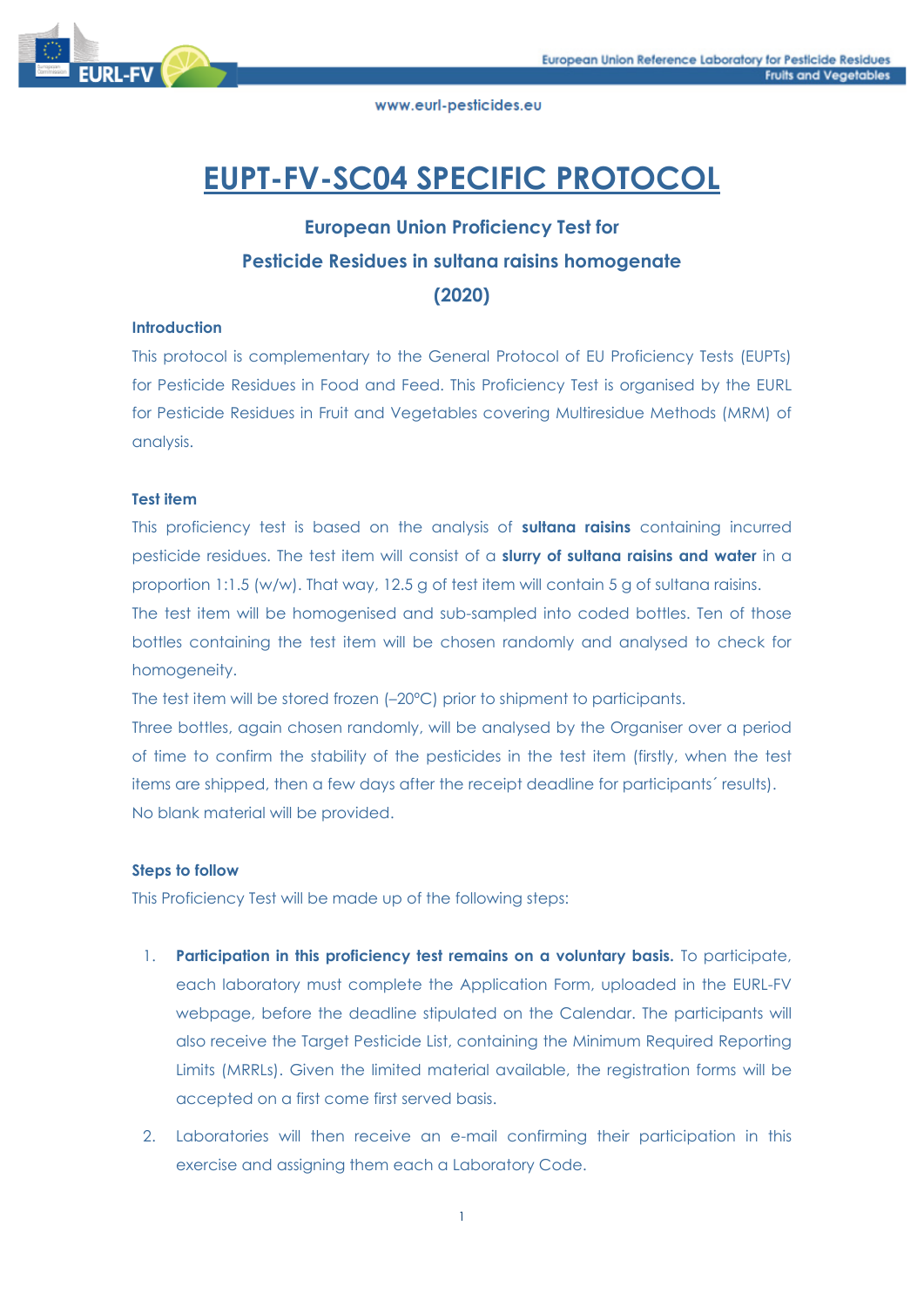

- 3. The sample delivery will be 250 euros for EU national reference laboratories and EU official laboratories for pesticide residues and 350 euros for the rest of laboratories.
- 4. The sample will be delivered to the participant laboratories on November 23rd 2020. The Excel file to report the results will be uploaded to the EURL-FV webpage.
- 5. The deadline for submitting the results of this proficiency test is  $15<sup>th</sup>$  January 2021.
- 6. The Organiser will evaluate the results at the end of the proficiency test, once the deadline for the receipt of results has passed. The Organiser will upload an electronic version onto the EURL-FV website and will send the electronic copy of the Final Report to each participant laboratory. This report will include information regarding the design of the test, the homogeneity and stability results, a statistical evaluation of the participant's results as well as graphical displays of the results and any conclusions. Further relevant information considered to be of value may also be included.

# **Amount of Test Item**

Participants will receive:

• Approximately 200 g of sultana raisins and water homogenate.

# **Shipment of Test item**

All Test Items will be frozen and packed in polystyrene boxes surrounded in dry ice and packed into cardboard boxes.

The shipment of the test item will be on 23rd November 2020. The Organiser will try to ensure that all the packages arrive on the same day at each laboratory. An information message will be sent out by e-mail before shipment. Laboratories must make their own arrangements for the receipt of the package. They must inform the Organiser of any public holidays in their country/city during the delivery period given in the calendar, as well as making the necessary arrangements for receiving the shipment, even if the laboratory is closed.

# **Advice on Test item Handling**

Once received, the test item should be stored deeply frozen (-18°C or less) prior to analysis thus avoiding any possible deterioration/spoilage. The test item should be mixed thoroughly before taking the analytical portion(s).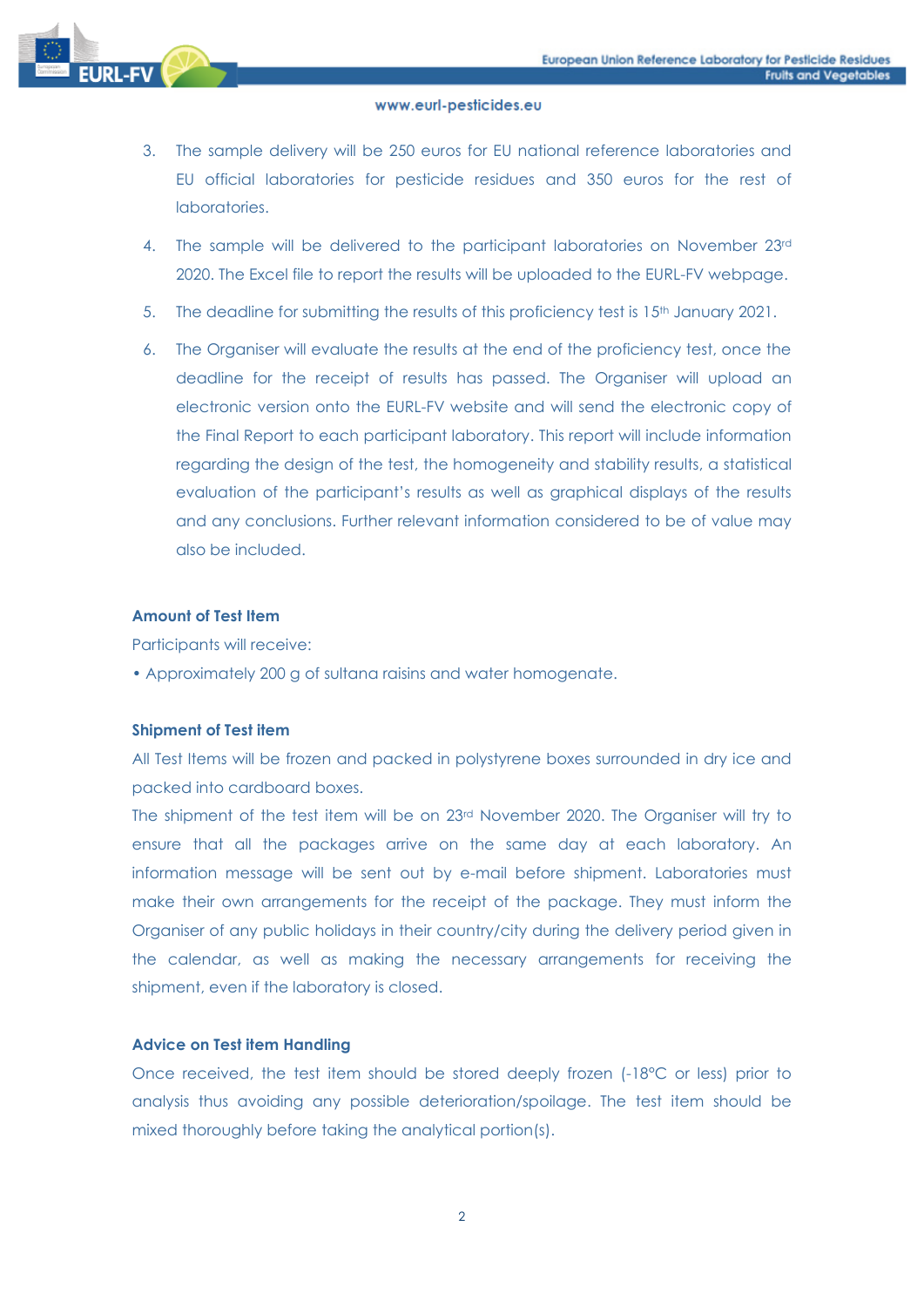

All participants should use their own routine standard operating procedures for extraction, clean-up and analytical measurement and their own reference standards for identification and quantification.

#### **Test item Receipt**

Once the laboratory has received the test item, its arrival must be reported to the Organiser by e-mail. The deadline for acceptance (or non-acceptance) is 27th November 2020. If the laboratory does not respond by this date, the Organiser will assume that the test item has been received and accepted.

If any laboratory has not received the test item by 27<sup>th</sup> November, they must inform the Organiser by e-mail (cferrer@ual.es)

#### **Submission of results:**

Once the laboratory has analysed the test item and is ready to submit their data, they must enter their results in the Excel file provided by the Organisers and send it to the following e-mail address: cferrer@ual.es.

All analyte concentrations must be expressed in mg/kg together with the associated recovery expressed as a percentage.

The number of significant figures should be based on the guidelines provided in SANTE/12682/2019. Additional significant figures may be recorded for the purpose of statistical analysis. Please bear this in mind when reporting data:

- Residue levels above the reporting level and < 10 mg/kg should be rounded to two significant figures.
- Residue levels ≥ 10 mg/kg may be rounded to three significant figures or to a whole number.

Results should not be reported where a pesticide was not detected or was detected below the laboratory's LOQ. In both cases, this will be considered as 'ND' (Not Detected). If a pesticide was not sought, it will be considered as 'NA' (Not Analysed). The actual results/residue levels measured must be reported as numbers.Further instructions on how to fill in the Excel file will be provided in the same file.

# **False Negatives**

After the receipt of results, participant laboratories that have reported that they sought a pesticide present in the test item but did not find it (false negative) will be asked via e-mail about the analytical method used to determine that specific pesticide.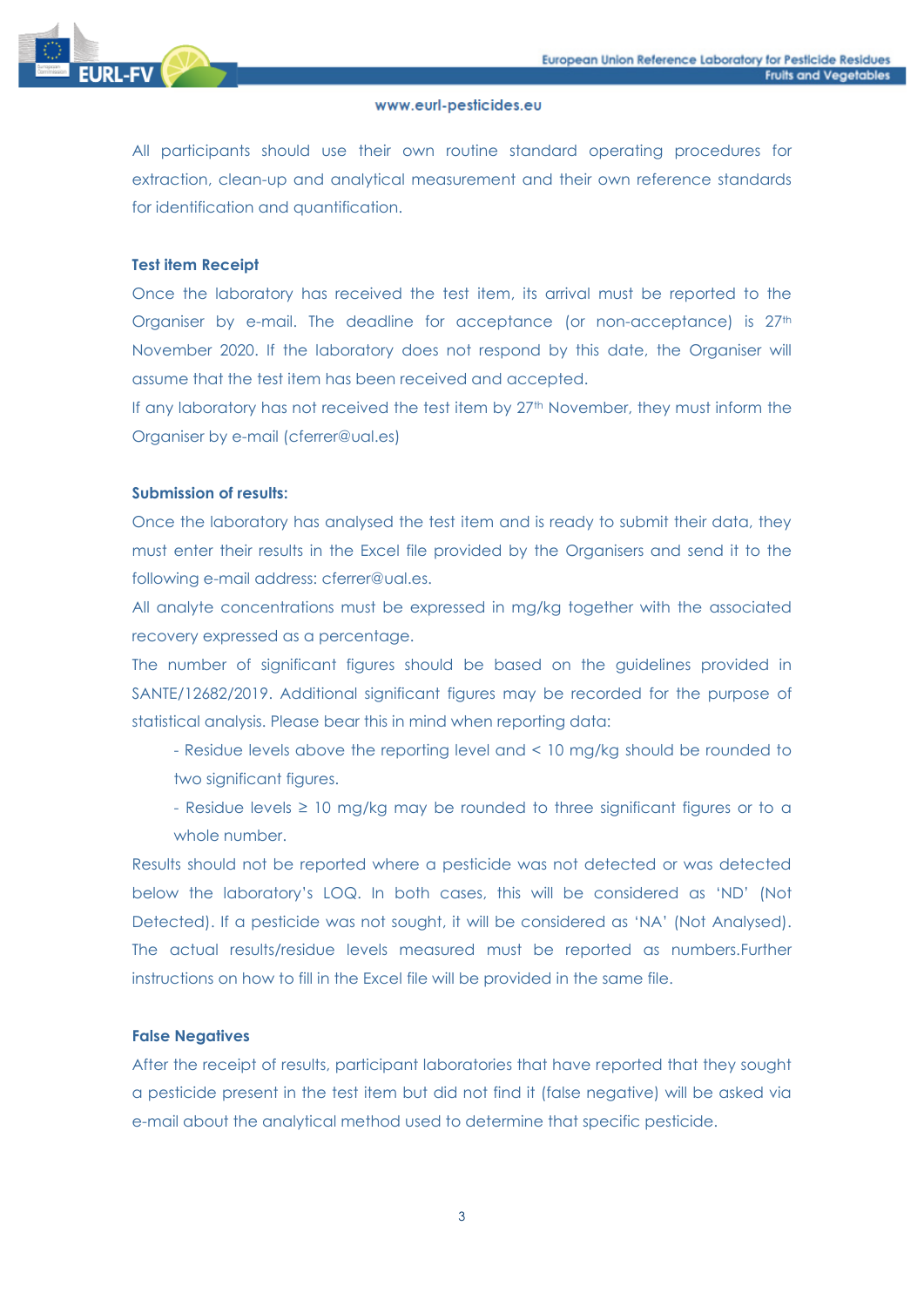

# **Calendar**

| <b>ACTIVITY</b>                                            | <b>DATE</b>                    |
|------------------------------------------------------------|--------------------------------|
| <b>Opening Registration period</b>                         | 23rd October 2020              |
| Deadline for receiving Application Form from laboratories. | 16 <sup>th</sup> November 2020 |
| Sample distribution                                        | 23rd November 2020             |
| Deadline for receiving results                             | 15th January 2021              |
| Preliminary Report with statistical treatment              | February 2021                  |
| <b>Final Report</b>                                        | August 2021                    |

# **Cost of test item shipment.**

The sample delivery will be **250 € for EU National Reference Laboratories and EU Official Laboratories and 350 € for the rest of laboratories.** Regarding payment procedures, each laboratory can specify their details and invoice requests when applying for the test.

# **Please, do not pay for this EUPT until we send you the invoice.**

**Remember to include your Laboratory Code in the subject of the bank transfer.**

Payment details are as follows:

**BANK NAME: CAJAMAR - Caja Rural Sociedad Corporativa de Crédito BANK ACCOUNT HOLDER: Universidad de Almeria BANK ADDRESS: Office Number 990. Universidad de Almeria. Spain IBAN: ES0730580130172731005000 SWIFT: CCRIES2A REFERENCE: Invoice No. or Lab Code**

# **Contact information**

The official organising group details are as follows: Universidad de Almería. Edificio Químicas CITE I Ctra. Sacramento s/n 04120 La Cañada de San Urbano Almería - Spain Fax No.: +34 950015008